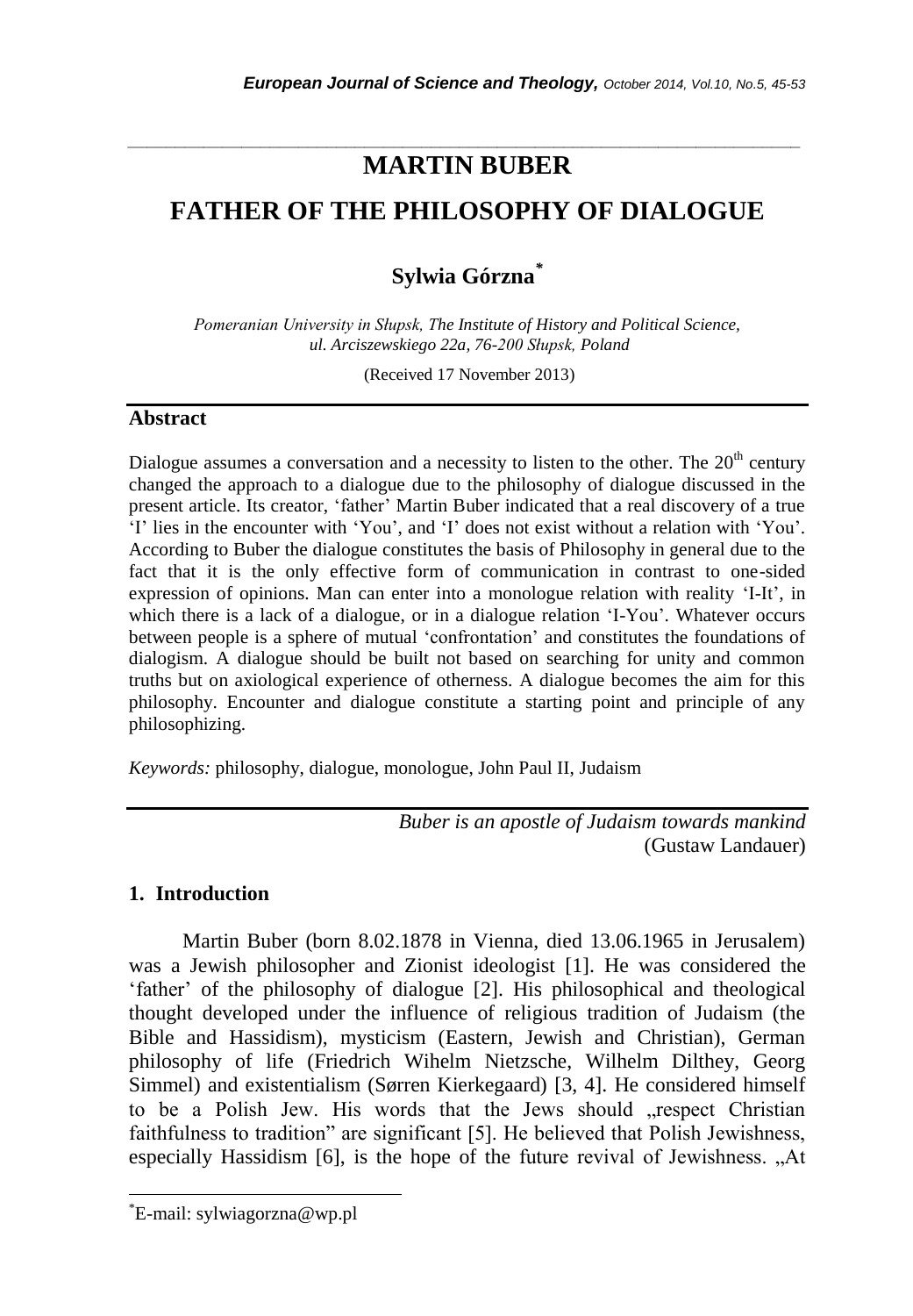heart, above all, Buber was a religious thinker" while he was attempting to find the answer concerning the essence of religion [7].

Hasidism [8] (Hebrew "chasid" - piety) is a mystic, religious and social movement which was initiated by Israel ben Eliezer (1700-1760) from Podole, also known as Baal Shem Tov. He opposed rabbi"s Judaism and propagated the joy of life through religious ecstasy, singing and dancing. He placed a special emphasis on private prayer which meant to connect one with God. He developed his own religious ritual, established his own synagogues but he never detached himself from the mainstream Judaism [9, 10]. Buber's fascination led to publications such as: "The way of man according to the teaching of Hasidism" [11] or 'Tales of the Hasidim' [12, 13].

### **2. The** "**I and You' relation and the monologue relation** "**I-it'**

The philosophical theory of man who constitutes himself in the relation to the world (nature and culture), human beings and God defined the mature works of Buber. He perceived the relation of human "I" to the divine "You" as a foundation of man relation to man. He emphasised the necessity of real experience of a dialogue relation, without which contemporary philosophical anthropology cannot be grounded [14]. He was the first philosopher to write: "The basic fact of human existence is the man with man." [15] For Buber, dialogue is the basic phenomenon. The basic notions are the pairs of words: "I-You' and 'I-It'. In his philosophy we can notice Edmund Husserl's breach of intentionality to the philosophy of dialogue [16, 17].

Buber was affected by the works of the Austrian philosopher Ferdinand Ebner. Ebner's thesis, undertaken by Buber, states: "I recognize myself as a spiritual being only and exclusively in the relation to other man" [18]. "Only word (according to Ebner) enables the occurrence of the relation between I and You, and not inversely." [19]

The "I-You" relation is a relation to another man, to a person but also to God, whereas 'I-It' is a relation to an object, to the world, to everything that surrounds us and is not a person. Man becomes 'I' in contact with 'You', in relation with 'You': "I become 'I' through my relation with You"  $[18, p. 47]$ .

In the most important work entitled 'I and Thou' we can read: "The world" is twofold for man in accordance with his twofold attitude. The attitude of man is twofold in accordance with the two basic words he can speak. The basic words are not single words but word pairs. One basic word is the word pair I-You. The other basic word is the word pair I-It." [20] According to Buber "I-You" relation does not always have to refer to an interpersonal relation. He was inclined to accept a dialogue relation towards such an object as a tree with which we can become friends. Other philosophers of dialogue do not agree with these points of view; however it should be emphasised that Buber basically concentrated on interpersonal relations [18, p. 48]. It is not the object-man contact that is essential but the manner in which the relation with a different being is experienced [7, p. 8].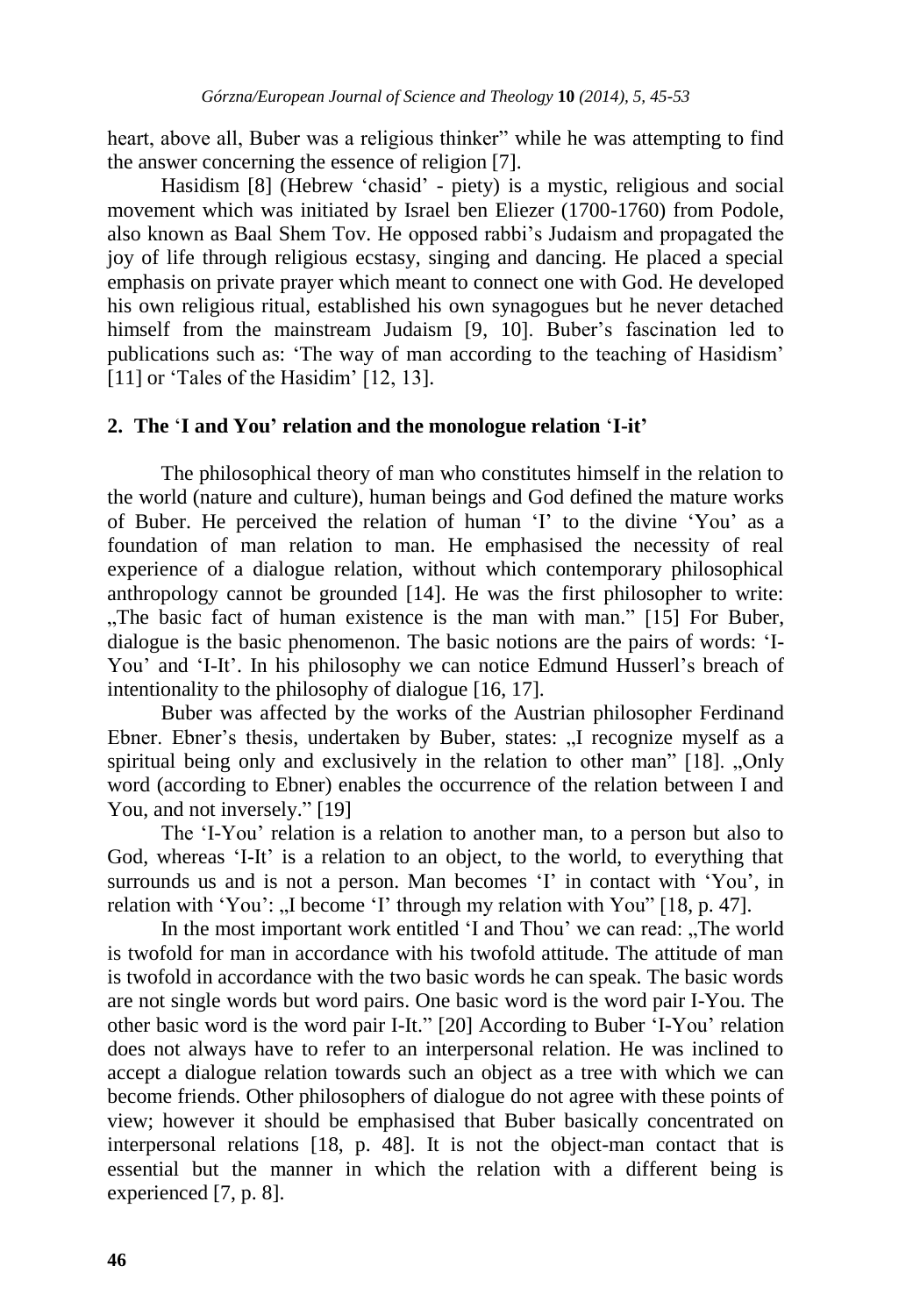In his work "I and Thou" Buber raised the issue of the superiority of the relation of "I and You", which is the foundation of the philosophy of dialogue, over "I" and "It" [21]. He made a dialogue meeting with the foundation of Ethics and Theology. The border between these two fundamental relations: "I-It" and "I-You" is marked by two fundamental attitudes: withdrawal and openness [22]. For Buber the foundation of a dialogue was the relation between people [23]. . When one says You, the I of the word pair I-You is said, too."  $[2, p. 37]$  There is no 'I' in itself, a in the pair 'I-You' and 'I-It', whereas being 'I' and saying 'I' means the same [2, p. 37]. "I-You" relation is characterised by such features as: presence, directness, mutuality, exclusivity, responsibility and impermanence [24]. The directness of relations causes that anything else belonging to the world of "It" becomes unimportant [25]. "I-You" and "I-It" relations are not stable and can constantly transform from one into another [26]. According to Buber, "I-You' relation constantly changes into 'I-It'. 'You' becomes an object in time and space which is subject to causality  $[10]$ . It connects  $\alpha$  distance with relation  $(\dots)$ and one can enter into relationship only with the being to which one has previously distanced oneself" [20, p. 127].

In the "I-You" relation God"s presence appears. Life is an endless dialogue with God which does not threaten our freedom or the creative possibilities because God never says what he requires from us. We can experience Him as presence and command, which means we have to find ourselves [27]. "You" should be something most important, most necessary and most sacred [16, p. 124]. If one lives and only pays attention to "It", he or she is not fully a man. God is the Only 'I' who cannot be reduced to 'You' [11, p. 5]. The relation with God includes two moments – the first – to be chosen by Him and the second – to choose Him. Encounter with Him requires the acceptance of the world with all its burdens and atrocities [28]. God is fully manifested through another man. It is about establishing an authentic dialogue with another 'I', constituting the announcement and reflection of the dialogue with God, with the highest "You" [29].

A deeply humanistic thought can be characterized by the following words of Buber: "The sphere of interhuman is one in which a person is confronted by the other. We call its unfolding the dialogical." [20, p. 141] Man who confronts another man can create three pictures: 1) the way he wants to present himself, 2) the way he actually presents himself and 3) what he is really like [30]. The areas marked by the relation 'between' can be described as: a mutuality area – 'being' with other person, confronting someone or something, a contrast area – for and against, which may assume the form of rivalry and power area which includes the moment of fight [18, p. 32-33]. "Confronting" is becoming present when man needs to develop his own personality. Becoming present and awareness of it as well as making our self present create a relation in which there is a mutual acceptance and confirmation, which are necessary for a real development [30].

Buber [31] considered encounter, which means creating a real relation between a person and the world, as the most important notion. The world which surrounds us is experienced by us [32]. Encounter is the only proper way of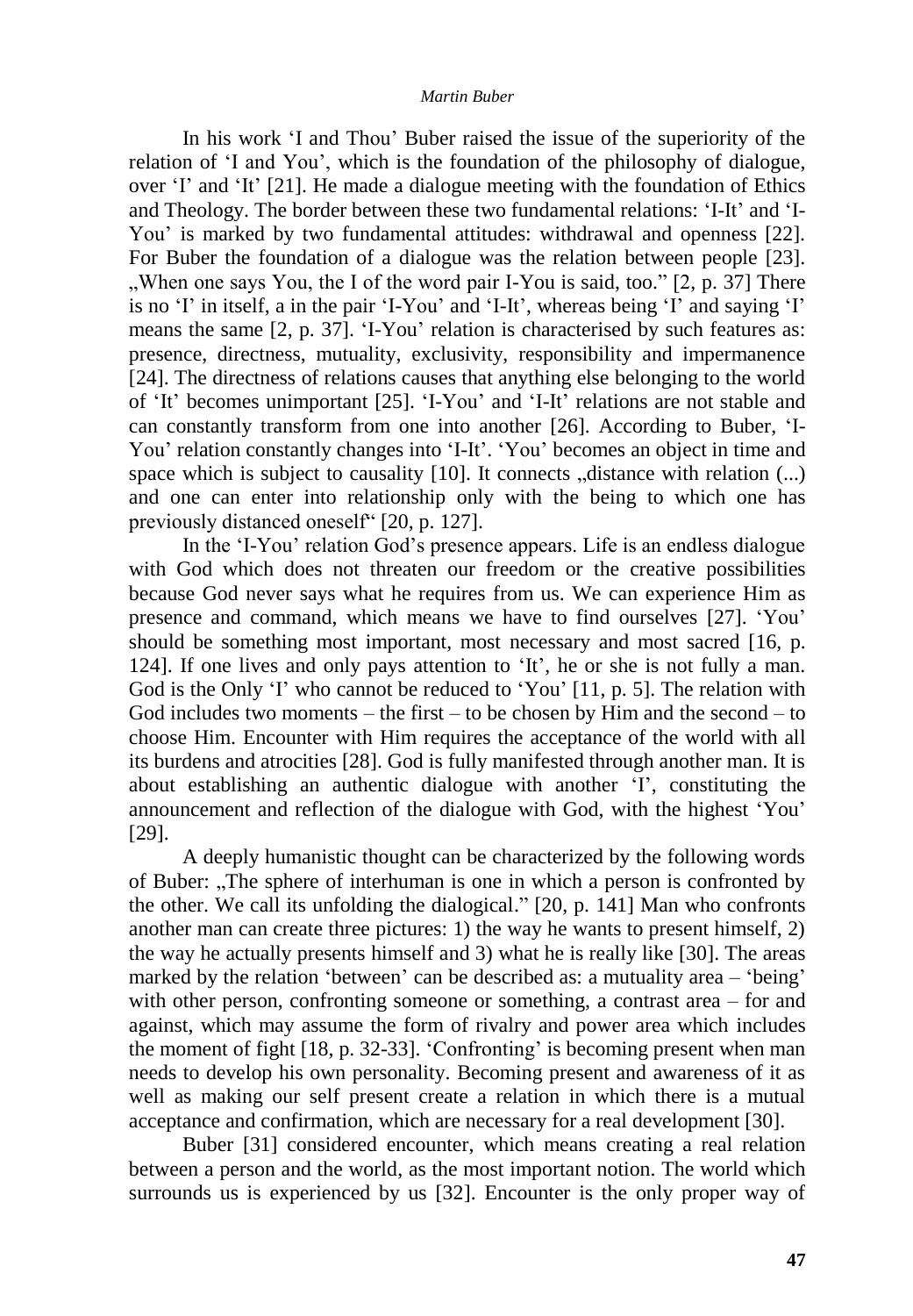getting acquainted with man  $[33]$ . "Every real life is a meeting."  $[20, p. 45]$  He emphasized that even encounter of man with man cannot be planned and caused because it is connected with freedom and favour and moreover, it refers to the meeting with God. God himself initiates the dialogue. Encounter with God constitutes the highest aim of life [33].

Besides the approach of distance and entering into relation, Buber also raised the issue of a dialogue. "A real conversation, and at the same time every current fulfilment of the relation between people, means the acceptance of otherness." [30, p. 34] He emphasised that in a real dialogue there cannot be place for domination, victory or eliminating someone from the present. The participants to such a dialogue are not divided into hierarchical levels [30, p. 35]. "Dialogical word" is, according to Buber, an event which exists between people who are without mutual reservations [20, p. 210]. He thought that a real dialogue has become impossible in our times", and therefore human ability to conduct a dialogue should be restored [7, p. 81].

According to Buber, in order to come closer for answering the question –  $\mu$ . Who is man?" – we must learn to understand him as a being who participates in a dialogue in which being for the other materializes and is recognized in every encounter of 'I' and 'You' [34]. In his book 'The problem of man' he outlined the history of philosophical reflection on man referring to Immanuel Kant, whose fourth, anthropological question, "Who is man?", was called the will of our epoch [35].

According to this philosopher, special factors should occur in order for man to start asking about himself [35]. Firstly, the sociological factor is an internal disintegration and a loss of spiritual powers of the organic forms of human life, e.g. family and small professional communities. Involved man (usually involved in professional activity) lives the pretences of community and in fact is deeply lonely. The second factor is a crisis which Buber calls "man"s falling behind his own work", which takes place not only in the field of technology but also in politics and economics. Individualism and collectivism are not able to manage the feeling of existential loneliness [35].

Buber indicated two drives in man: good and bad. The first is directed to God and the second is responsible for reproduction, creating works which may lead astray. If both these drives get united, then man is capable of great love and service. "Only in this way, and not otherwise, can man become whole, an intended man." [20, p. 185]

A German philosopher of Jewish origin Erich Fromm believed that we should be grateful to Buber for the fact that he 'discovered' a totally 'forgotten language', a dialogical language of 'I and You'. His 'discovery' is the discovery of a specific, acquainted anthropological reality [36].

Calling Jesus "his great brother", Buber was convinced that He deserves a more honourable place in the history of Israel"s faith. He wanted to read Jesus of the Gospel as the Jewish Jesus who remained faithful to the Lord [37, 38]. (I would like to add that in 1938 Martin Buber publicly stated that the Jews and Christians "share the book and hope") He emphasized that in agreement with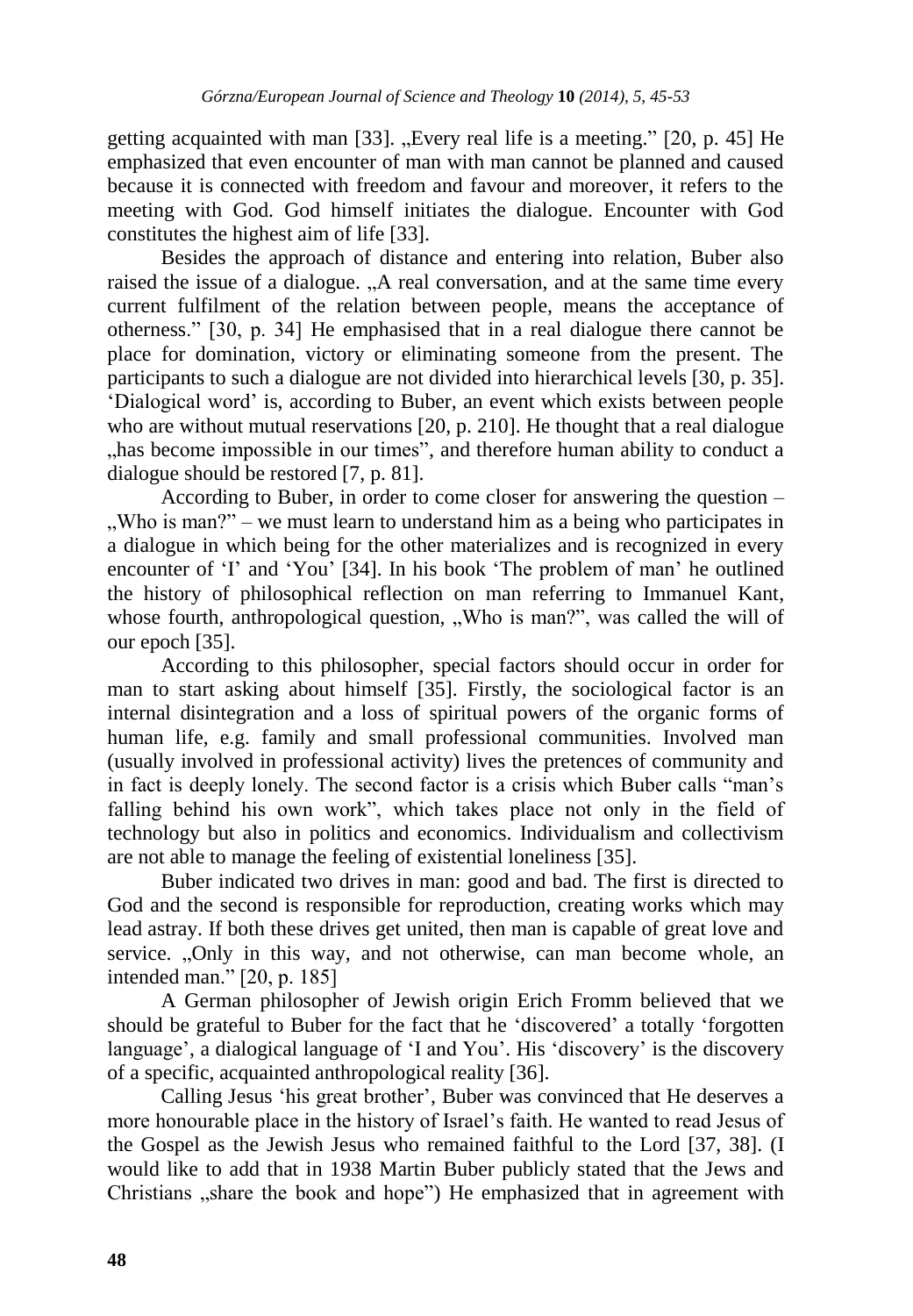God people have the possibility to enter into agreement with other people, even with those who we hate; therefore, there is a thesis on the necessity of peace agreement between the Jews and the Arabs [39].

According to the Cardinal Joseph Ratzinger (Pope Benedict XVI) Buber is "one of the founders of our times" and the position of this activist and thinker deeply rooted in human issues seems a beautiful and simple ..bridge" thrown by mutually excluding doctrines, religions and systems [34].

# **3. Karol Wojtyła (Pope John Paul II) and Martin Buber**

During his pilgrimage to Federal Republic of Germany, in Mainz on  $17<sup>th</sup>$ November 1980, the blessed Pope John Paul II (pontificate 1978-2005) mentioned Jewish philosophers: Franz Rosenzweig [40] and Martin Buber who .......) built admirable bridges allowing for a deeper encounter of both cultures" [41, 42].

It should be emphasised that Buber"s notion has all the features of personalistic philosophy because he constantly stresses that it concerns real persons and not abstract mental constructions [43].

One should agree with Katarzyna Parzych, the author of many articles on e.g. philosophy of dialogue, that Buber"s philosophy clearly corresponds with the personalistic thought the Pope John Paul II [44].

In the book 'Crossing the Threshold of Hope' while answering the questions of Vittorio Messori the Pope mentioned the philosophy of dialogue three times (pages  $45, 46, 155-156$ ) [ $45$ ]. He emphasized that "philosophers of dialogues such as Martin Buber greatly contributed in the categories of anthropological experience (...)" [45, p. 46].

Karol Wojtyła (John Paul II) introduced a specific notion of 'participation' which completed his anthropological vision of man into his philosophy [46]. This notion in the work "Person and act" [47] has a twofold understanding: firstly  $-$  as the property of a person, which is expressed in the ability of personal dimension of own existence and activity, and secondly – as a positive relation to humanity of other people [46, p. 214].

According to the philosophers of dialogue man becomes himself through the encounter with "You", while John Paul II in the aforementioned study noticed that we "act together with others" [K. Stachewicz, *Na marginesie antropologii adekwatnej Karola Wojtyły – Jana Pawła II*, online at http://www.tezeusz.pl/cms/tz/index.php?id=2181, accessed 12.11.2007], a person is a fundamental value and precedes the relation with another person. In this lies the essence of the dispute between Wojtyła and the philosophy of encounter, which does not mean that Wojtyła did not appreciate the importance of interpersonal relations in becoming man. He considered them in two dimensions: "I-You" and a common good especially emphasizing the attitude of solidarity [K. Stachewicz, *Na marginesie antropologii adekwatnej Karola Wojtyły – Jana Pawła II*].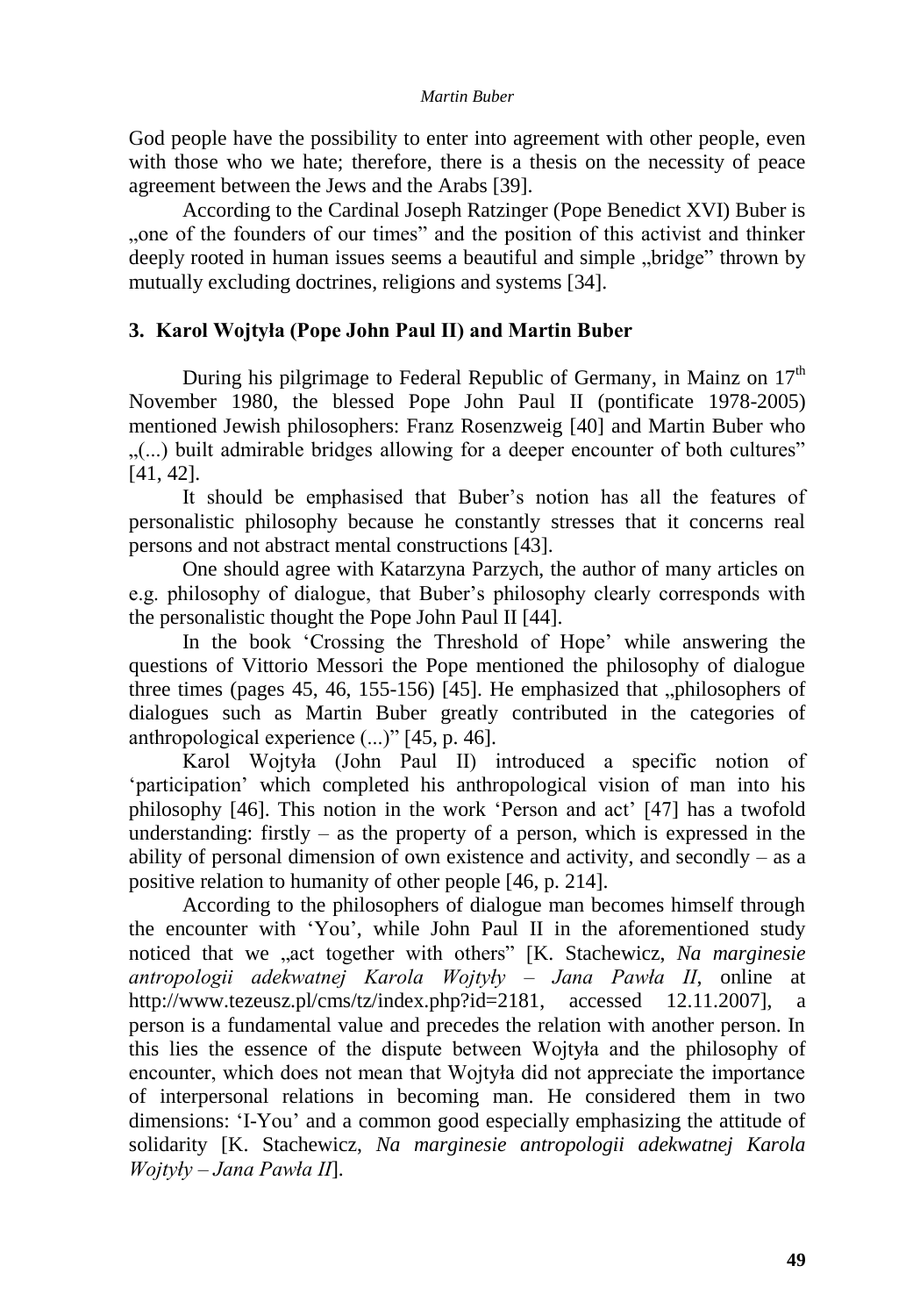According to John Paul II, my 'I' confronting your 'You' does not aim at possessing you. I treat you as a value so I am opening to "You" in order to accept and enrich, it concerns the affirmation of man due to the fact that he is man [48]. "The attitude of John Paul II concerning the relation 'I-You' is different from Husserl's and dialogic attitude (...) According to the philosophers of dialogue, Buber in particular, the first is the relation between 'I' and 'You'. However, according to Wojtyła, in a basic reality, existentially the strongest are the personal entities. The relation "I-You" is secondary towards them, despite the fact that it is significant for them because it strengthens them and participates in the crystallization of their personal entity." [46, p. 277]

In the opinion of Wojtyła, philosophers of dialogue are not right, absolutizing some aspects of the experience of a person being with a person. He notices that on the basic level of relations "I-You" mutuality is still absent, yet it appears at a higher level of this relation [49, 50].

Contrary to the philosophers of dialogue, Wojtyła did not accept the ontological priority of inter-subjectivity. Similarly to Saint Augustine he suggested the cognition from the inside. The experience of the Other was not as significant to the Pope as it was to the philosophers of dialogue [26, p. 76].

In his work entitled "Love and responsibility" [51], the Pope believed that the experience of the Other is direct and strange but at the same time it is much wider than the own, personal experience. He analysed two types of relations "I-You' (interpersonal relation) and 'I-We' (social community) [26, p. 77-80].

Martin Buber wrote about three types of dialogues: monologue disguised as a dialogue, technical dialogue which concerns substantial understanding and real dialogue if we embrace  $\mu$ the other or others in their existence" [20, p. 226]. A deep dialogue in the sense of lack of effect is possible (according to Buber) only in the situation of mutuality, when both parties perceive each other as supporters, at that moment, of dialogue which is supposed not to have any aim [52]. If a partner aims at something, e.g. a compromise, or even only at cognition, the deepest trust being a necessary condition for a disinterested dialogue, this does not occur.

It should be emphasised that in a current interreligious dialogue (inter alia in a dialogue of the Catholic Church with Judaism), information mutually communicated and understood as a gift (personal value) in a dialogue, affect the formation of awareness according with Buber's notion of 'I' and 'You' [30, p. 185; 40].

Eugeniusz Sakowicz, a consulter of the Council for Religious Dialogue of the Episcopal Conference of Poland, stressed that interreligious dialogue must be based on a firm philosophical and theological foundation in order to be successful. A philosophical foundation of a dialogue is Anthropology perceiving man as a worthy, free, sovereign, open being which has a value in itself and the equality of all people, from which, however, equality of all religions does not emerge. Only on its basis can one give theological arguments enthroning philosophical truths [53]. Therefore, a theological and philosophical dialogue is necessary.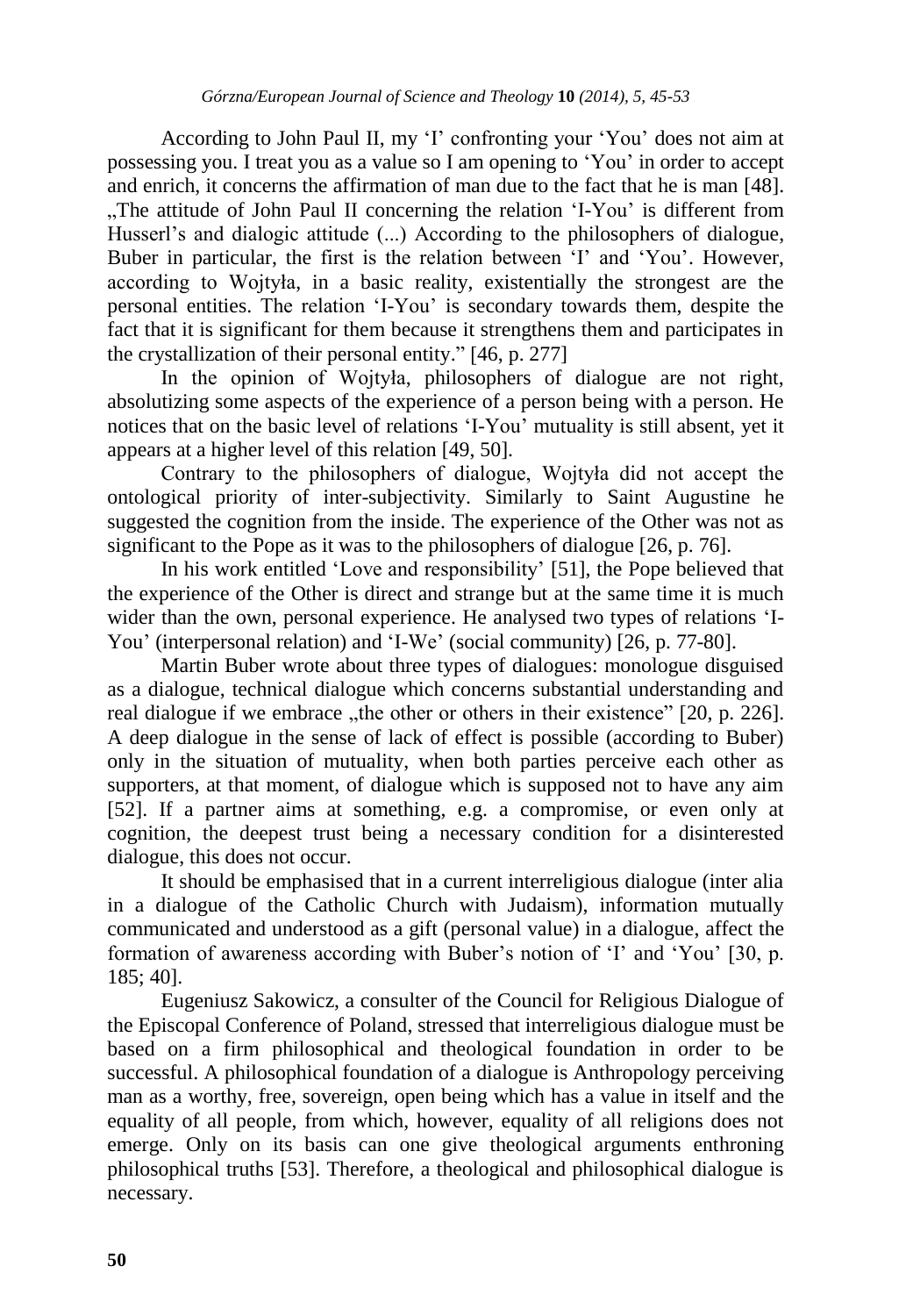Above all, interreligious dialogue means listening and willingness to understand, turning to others, to the other person with a kind attitude [54].

We search a dialogue with the representatives of other religions because above all we are motivated by love to others [54, p. 44]. It requires theoretical foundations which mainly allow building philosophical considerations undertaken from the supra-religious perspective. Besides it is necessary to create the foundation of a dialogue within the own religious tradition [5, p. 125].

It should be mentioned that according to the words of the Pope John Paul II respect 'for the other person' as well as for what this man carries in his heart is a fundamental element of a dialogue" [42, p. 9].

The subject of Pope"s teaching was always the particular man. The Pope always referred to a particular "You", that is the dialogue"s partner, similarly to the philosophers of dialogue. It was John Paul II who showed to the world the Church of dialogue, friendly to all the people regardless of their religion, taking care of all the people and giving them love. The Pope considered all human problems in the philosophical categories. He always treated seriously his own convictions becoming one of the greatest figures in the world.

### **4. Conclusions**

The author presents the views of Martin Buber especially due to the fact that he is "the father" of Jewish origin for the philosophy of dialogue. Moreover, the author emphasises that the philosopher referred to Christianity with respect and John Paul II referred to his manner of thinking. The views of his philosophy correspond to the pontifical personalistic thought.

The philosophers of dialogue warn against a complete reduction of interpersonal relations to the utilitarian relations. They are connected by means of the rationalism criticism as a tool of interpersonal relations. "I" is a person who is open to call "You" and ready to accept the challenges and answers to them. Strengthening a personal bond based on trust and confidence is the aim of a dialogue of man with man and of man with God [26, p. 51].

### **References**

- [1] D. Małyszek, *Buber Martin*, in *Encyklopedia 'Białych Plam'*, A. Winiarczyk, M. Korytkowska, J. Koziej, J. Warecka & K. Warecki (eds.), vol. 3, Polskie Wydawnictwo Encyklopedyczne, Radom, 2000, 206.
- [2] B. Baran (ed.), *Filozofia dialogu*, Wydawnictwo Znak, Kraków, 1991, 14.
- [3] A. Wawrzyniak, *Buber Martin*, in *Encyklopedia katolicka*, F. Gryglewicz, R. Łukaszyk & Z. Sułowski (eds.), vol. 2, TN KUL, Lublin, 1985, 1142.
- [4] M. Buber, Znak, **7** (1980) 846-851.
- [5] S. Krajewski, *Tajemnica Izraela a tajemnica Kościoła*, Biblioteka Więzi, Warsaw, 2007, 145.
- [6] M. Buber, *Problem człowieka*, Wydawnictwo Naukowe PWN, Warsaw, 1993, VIII-IX.
- [7] K. Święcicka, *Transcendentalizm Husserla a filozofia dialogu*, Wydawnictwo IFiS PAN, Warsaw, 1993, 82.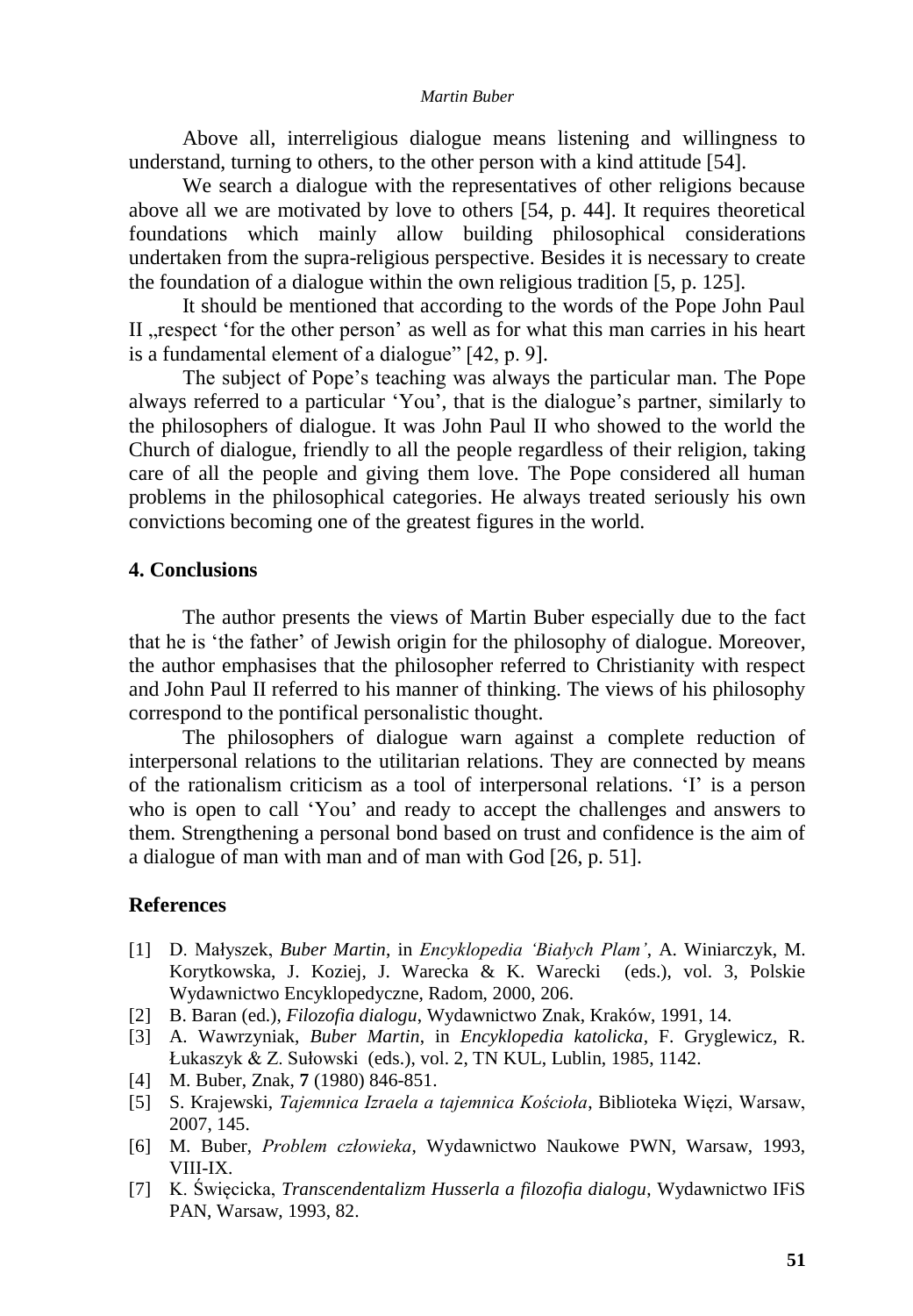- [8] A.J. Heschel, *Pańska jest ziemia. Wewnętrzny świat Żyda w Europie Wschodniej*, Wydawnictwo Tikkun, Warsaw, 1996, 67-72.
- [9] M. Dziwisz (ed.), *Judaizm (collection of texts)*, Krakowskie Wydawnictwo Prasowe RSW "Prasa – Książka – Ruch", Cracow, 1990, 226.
- [10] M. Mazur, Znak, **3** (1967) 341-360.
- [11] M. Buber, *Droga człowieka według nauczania chasydów*, Wydawnictwo Cyklady, Warsaw, 1994.
- [12] M. Buber, *Opowieści chasydów*, Wydawnictwo Polskiej Prowincji Dominikanów W Drodze, Poznań, 1989.
- [13] T. Gadacz, *Buber Martin*, in *Wielka Encyklopedia PWN*, J. Wojnowski (ed.), vol. 4, Wydawnictwo Naukowe PWN, Warsaw, 2001, 529.
- [14] M. Nawracała-Urban, *Buber Martin*, in *Powszechna encyklopedia filozofii*, A. Maryniarczyk, M.J. Gondek, T. Zawojska & M. Nawracała-Urban (eds.), vol. 1, Polskie Towarzystwo Tomasza z Akwinu, Lublin, 2000, 696.
- [15] K. Wieczorek, *Spotkanie osób – źródło prawdy i wartości,* Filozofia dialogu. Materials from the session organized in Toruń 13.11.1999, M. Kallas (ed.), Towarzystwo Naukowe w Toruniu, Toruń, 2000, 29.
- [16] J. Bukowski, *Zarys filozofii spotkania*, Społeczny Instytut Wydawniczy Znak, Cracow, 1987, 121-122.
- [17] P. Bytniewski and J. Mizińska (eds.), *Dialog kultur. O granicach pluralizmu*, Wydawnictwo Uniwersytetu Marii Curie-Skłodowskiej, Lublin, 1998, 134.
- [18] J.A. Kłoczowski, *Filozofia dialogu*, Wydawnictwo Polskiej Prowincji Dominikanów W Drodze, Poznań, 2005, 45.
- [19] Ł. Kamykowski, *Pojęcie dialogu w Kościele katolickim. Wnioski z doświadczeń Kościoła w XX wieku*, Wydawnictwo Naukowe PAT, Cracow, 2003, 22-23.
- [20] M. Buber, *Ja i Ty. Wybór pism filozoficznych*, Instytut Wydawniczy Pax, Warsaw, 1992, 39.
- [21] R. Żebrowski, *Buber Martin*, in *Polski słownik judaistyczny. Dzieje. Kultura. Religia. Ludzie*, Z. Borzymińska & R. Żebrowski (eds.), vol. 1, Prószyński i S-ka, Warsaw, 2003, 240.
- [22] L.E. Goldman, *Buber Martin*, in *Encyklopedia filozofii*, T. Honderich (ed.), vol. 1, Wydawnictwo Zysk I S-ka, Poznań, 1998, 96.
- [23] E. Kasperski, *Dialog i dialogizm. Idee. Formy. Tradycje*, Dom Wydawniczy "Elipsa", Warsaw, 1994, 178.
- [24] L. Pyra, *Buber Martin*, in *Filozofowie współcześni. Leksykon*, J. Szmyd (ed.), Wydawnictwo Krakowskie, Oficyna Wydawnicza Branta, Bydgoszcz-Cracow, 2003, 61.
- [25] W. Glinkowski, Edukacja Filozoficzna, **30** (2000) 301.
- [26] B. Zielewska, *Dialog we współczesnej edukacji filozoficznej*, Wydawnictwo UWM, Olsztyn, 2002, 53.
- [27] K. Armstrong, *A History of God. The 4000-year quest of Judaism, Christianity and islam* (*Historia Boga. 4000 lat dziejów Boga w judaizmie, chrześcijaństwie i islamie)*, Polish translation, Wydawnictwo PRIMA, Warsaw, 1995, 400.
- [28] M. Jędraszewski, W Drodze, **9** (1985) 68.
- [29] A.K. Michalski, Znak, **8** (1993) 122.
- [30] K.A. Parzych, *Dialog jako metoda ewangelizacji współczesnego świata według Jana Pawła II*, Wyższe Seminarium Duchowne Metropolii Warmińskiej "Hosianum", Olsztyn, 2000, 30-31.
- [31] P. Dziliński, *Buber Martin*, in *Oksfordzki słownik filozoficzny*, J. Woleński (ed.), Wydawnictwo "Książka i Wiedza", Warsaw, 1997, 56.